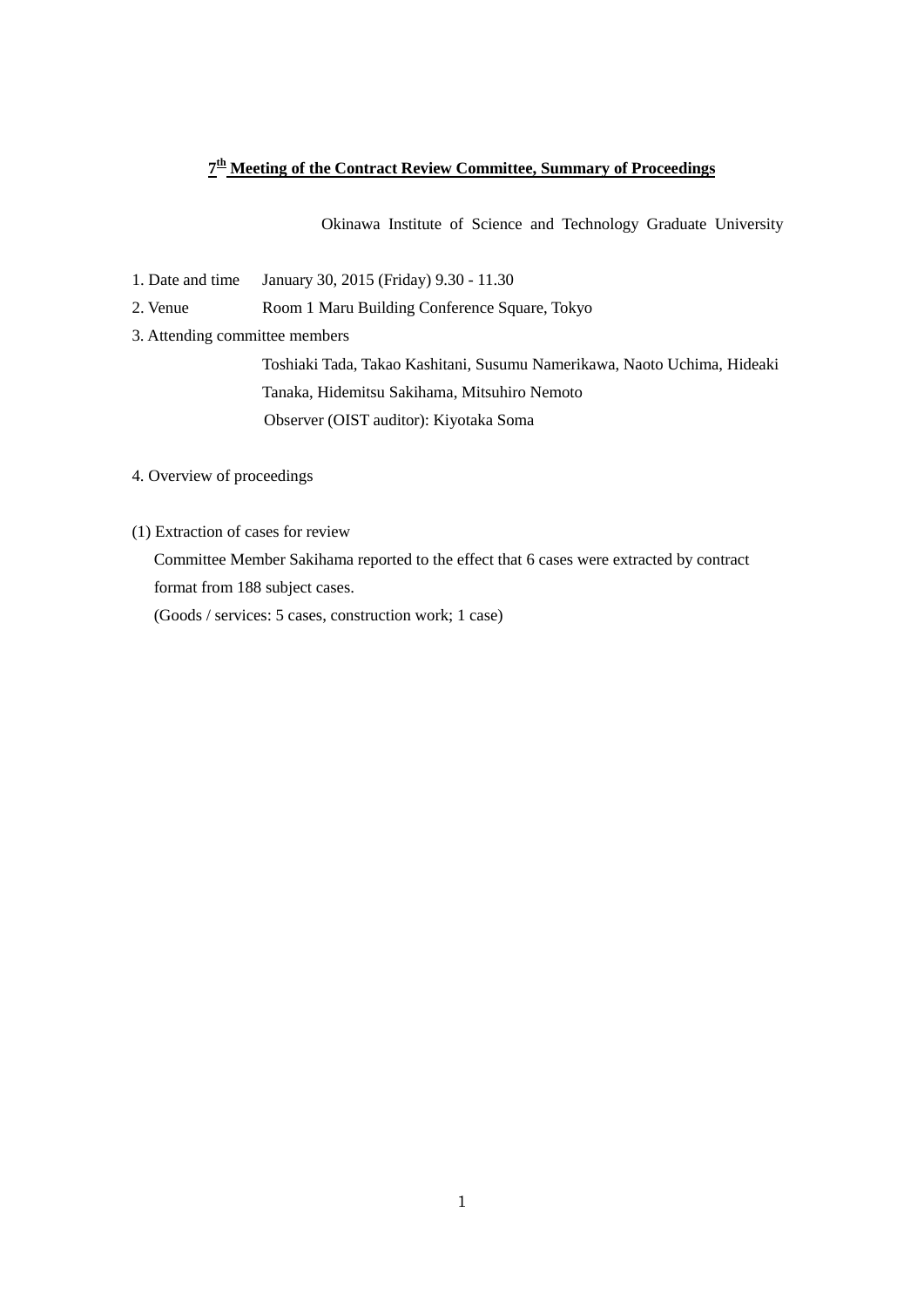- (2) Reviews of individual cases
- 1. Competitive bidding cases
- [1] Purchase of online journal back files

| Opinions / comments of Committee Members             | Secretariat's explanation and response              |
|------------------------------------------------------|-----------------------------------------------------|
| Only 1 distributing company handles these            | At OIST, a purchasing price of 50 million yen is    |
| journal back files, but is the use of a negotiated   | the standard and basically, above that, we use      |
| contract not allowed in this kind of case? Is it     | bidding. Even though there is only 1 distributor    |
| possible that the price will be lower by using       | that handles these files, that is based only on the |
| general competitive bidding?                         | range investigated by OIST and it is difficult to   |
|                                                      | judge. The companies that can provide things        |
|                                                      | like journals are limited so if we knew that there  |
|                                                      | was 1 company, it may be that negotiation would     |
|                                                      | produce a better result than bidding so we would    |
|                                                      | like to investigate this from now on.               |
| Does the domestic distributor have an exclusive      | The presence or otherwise of an exclusive right     |
| right? Is it not possible to conclude a contract     | differs depending on the title. There are           |
| directly with an overseas provider? Do contracts     | publishers who specify a Japanese distributor       |
| have to be made for single fiscal years?             | and others who only recognize direct contracts.     |
|                                                      | In the latter case, we conclude contracts directly  |
|                                                      | with overseas.                                      |
|                                                      | Normally, term of contract between the provider     |
|                                                      | and OIST is from January 1to December 31, but       |
|                                                      | in this case, because they are archive              |
|                                                      | publications, it is an outright purchase. These     |
|                                                      | files are not being sold throughout a period of     |
|                                                      | time.                                               |
| Does using a negotiated contract cost more as        | Negotiated contracts are also reviewed by the       |
| administrative work?                                 | Procurement Committee if the contract exceeds       |
|                                                      | 5 million yen so I am not conscious of it being     |
|                                                      | easy to do.                                         |
| There are cases that a retail store territory system |                                                     |
| will grant monopolies to each store or each          |                                                     |
| region. Depending on the case, it is possible that   |                                                     |
| problems could occur in terms of antitrust law so    |                                                     |
| I would like to make this a subject from now on.     |                                                     |
|                                                      |                                                     |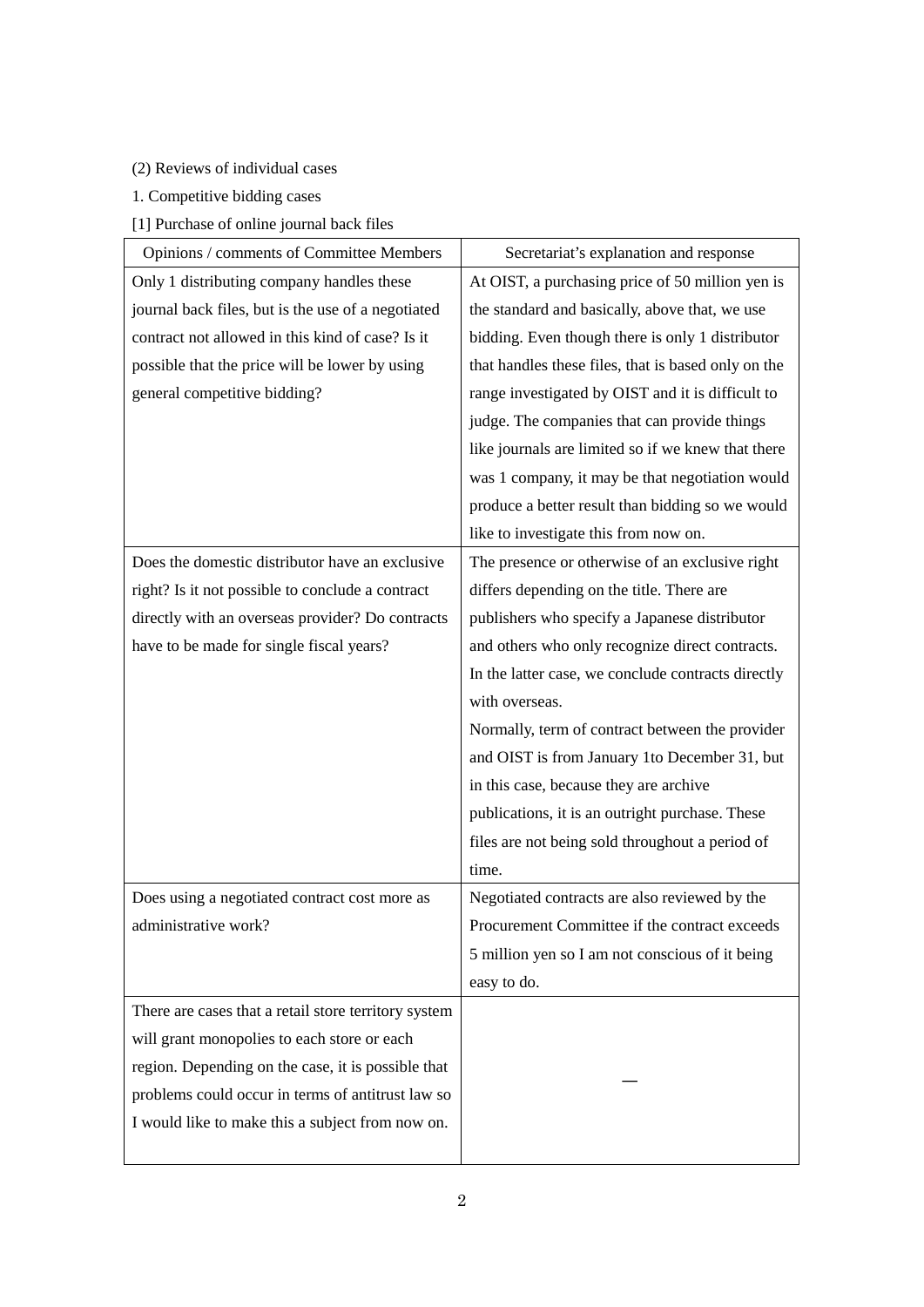| Putting aside that goods are not being handled, is | If you consider successful bid rates, neither     |
|----------------------------------------------------|---------------------------------------------------|
| it conceivable that you could use the method of    | contract method will end up at 100% so we think   |
| purchasing goods together from a certain           | that the merits of competitive bidding have come  |
| company and hold negotiations to reduce the        | out this time. Depending on the case, as the      |
| price? Purchasing items together ought to be       | Committee Member says, there would be chance      |
| cheaper normally. Between a case of general        | to draw out further discounts in negotiations.    |
| competitive bidding and the method of              |                                                   |
| purchasing goods together and holding price        |                                                   |
| negotiations, which case has more room for         |                                                   |
| reduction in price? However, it is difficult to    |                                                   |
| explain in the latter case even if you have        |                                                   |
| results. How do you feel on that?                  |                                                   |
| Because it is basic to consider whether to buy or  |                                                   |
| to contract in accordance with the character of    |                                                   |
| the finance / service, you must make it possible   |                                                   |
| to explain the purchasing process at times of      |                                                   |
| negotiated contracts. I think there are a lot of   |                                                   |
| cases when it has no choice but to use negotiated  |                                                   |
| contracts because a university buys some rather    |                                                   |
| special things. If a proper explanation is         |                                                   |
| possible, negotiated contracts are a contract      |                                                   |
| method recognized in law so I think they should    |                                                   |
| be used positively.                                |                                                   |
| OIST is not an R&D corporation, but I think it is  | We gathered some information on R&D               |
| close to that. It feels like the R&D corporations  | corporations in the latest reform of independent  |
| have become able to have to slightly more          | administrative agencies and guidelines were       |
| flexible handling in their procurement methods     | presented by the Ministry of Internal Affairs and |
| in the latest reform of independent                | Communications in October. We obtained those      |
| administrative agencies, so I think it would be    | and although OIST is not an independent           |
| good to investigate based on that.                 | administrative agency, we would like to           |
|                                                    | incorporate the good parts. At the administrative |
|                                                    | level, we would like to present a proposal for    |
|                                                    | OIST to act more flexibly at the next meeting of  |
|                                                    | the Contract Review Committee.                    |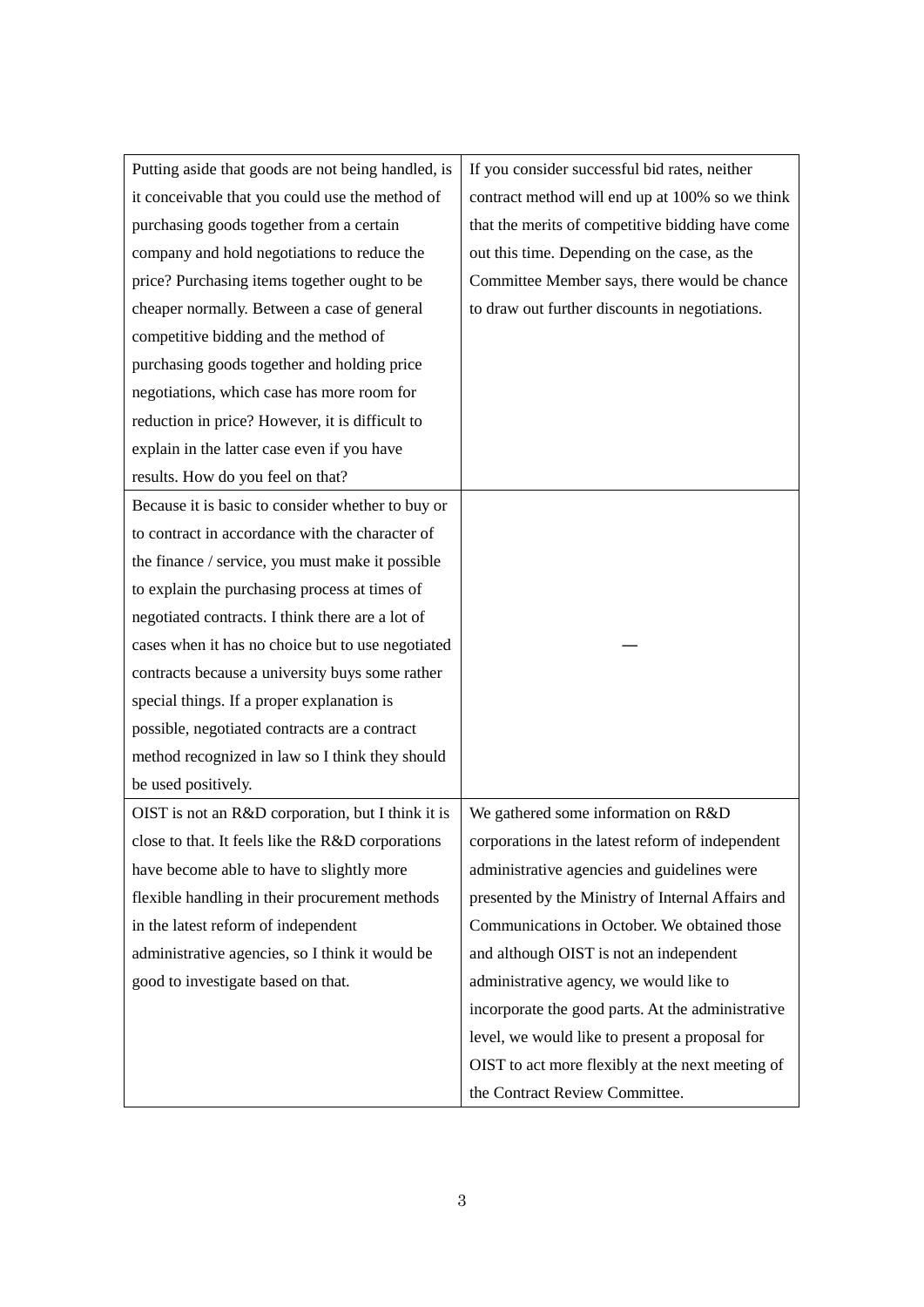| If purchases are made using negotiated contracts,  |  |
|----------------------------------------------------|--|
| the question is whether or not we have             |  |
| information. I do not think prices will come       |  |
| down as long as you do not investigate the         |  |
| purchasing methods for similar methods at          |  |
| overseas universities and other universities in    |  |
| Japan and investigate room for cost reductions. I  |  |
| think there will be some cases where general       |  |
| competitive bidding is better if you consider how  |  |
| far to investigate and input costs, but you should |  |
| use some ingenuity over purchasing methods.        |  |

[2] Purchase of a cryogenic transmission electron microscope set

| Opinions / comments of Committee Members        | Secretariat's explanation, etc.                   |
|-------------------------------------------------|---------------------------------------------------|
| Are there only 1 company that makes this        | There are a lot of manufacturers that make        |
| equipment and several distributors?             | transmission electron microscopes. The usage      |
|                                                 | reviewed and submitted by the Specification       |
|                                                 | Formulation Committee this time contained         |
|                                                 | partially limited specifications. However, in the |
|                                                 | case of this manufacturer, because there are at   |
|                                                 | least 2 trading companies that could be           |
|                                                 | distributors in Okinawa and a lot including those |
|                                                 | on the mainland, it was not the case that there   |
|                                                 | was no room for competition even if purchasing    |
|                                                 | was restricted to this manufacturer's model.      |
|                                                 | Because of that, we used a bidding process.       |
|                                                 | However, it was non-predictable how many          |
|                                                 | distributors would participate in the actual      |
|                                                 | bidding process.                                  |
| What percentage was the wholesale to retail     | The purchasing result last time was that we       |
| price ratio in the setting of the target price? | purchased at a ratio of 0.6 (60%) of the          |
|                                                 | recommended retail price and we had a lower       |
|                                                 | ratio than that of $0.581$ (58.1%) for the target |
|                                                 | price this time.                                  |
| Who are the members of the Specification        | The committee is formed by at least 5 committee   |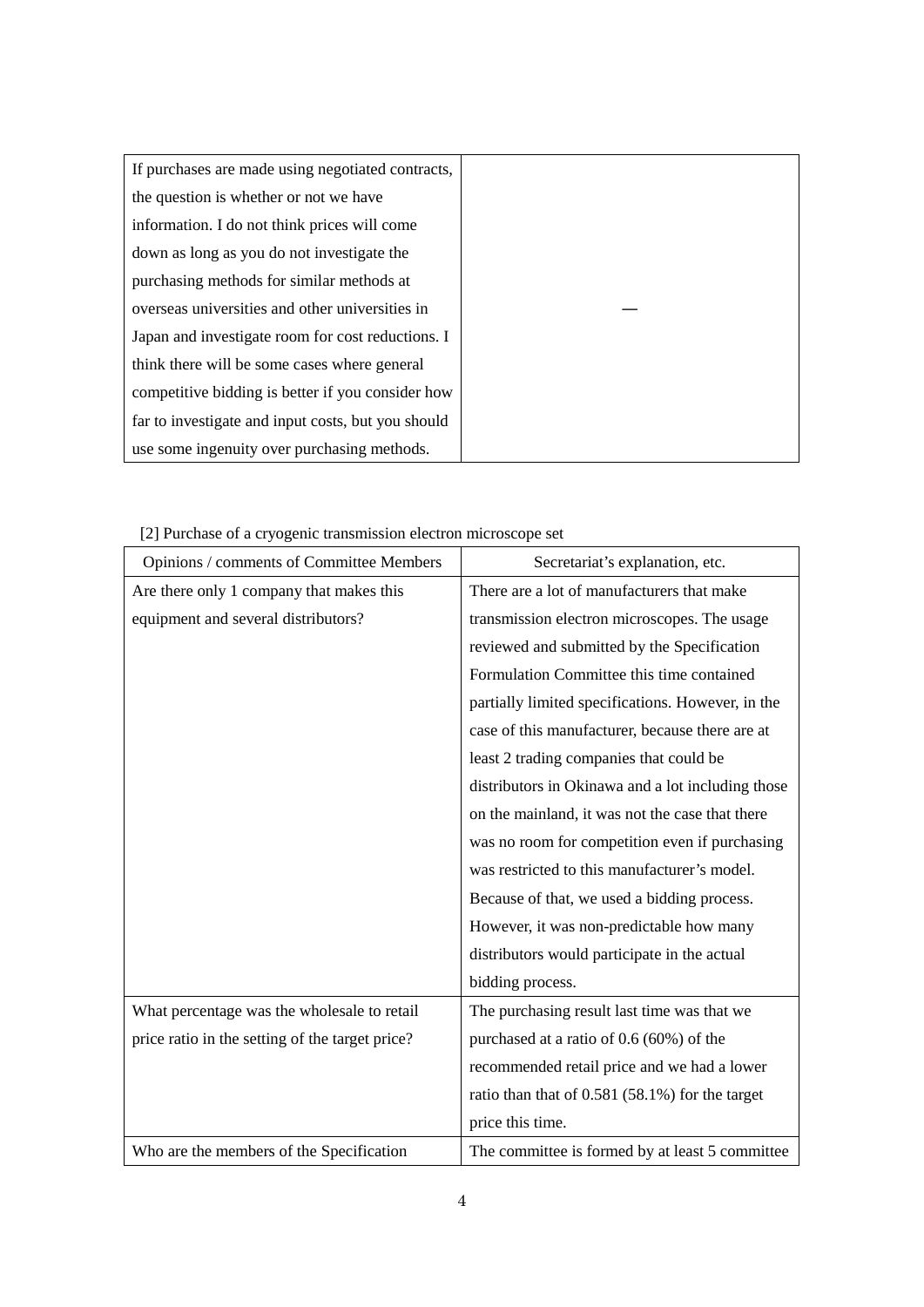| Formulation Committee and how does the | members as standard. In many cases, the chair is    |
|----------------------------------------|-----------------------------------------------------|
| committee work?                        | the person who desires the introduction of the      |
|                                        | equipment or a representative of the group. The     |
|                                        | committee members are professors, researchers       |
|                                        | or representatives of a group that also wants the   |
|                                        | introduction of that equipment and who have         |
|                                        | detailed knowledge of that area within OIST.        |
|                                        | Apart from them, there are about 2 professors or    |
|                                        | technicians from external laboratories, etc. The    |
|                                        | composition of the members changes with each        |
|                                        | model and a committee is established for each       |
|                                        | case.                                               |
|                                        | In many cases, original draft specifications are    |
|                                        | circularized by e-mail from OIST, and the chair     |
|                                        | explains the purpose of installation of the         |
|                                        | equipment and how it is going to be used in         |
|                                        | experiments for committee members to                |
|                                        | understand. The subsequent flow is that we          |
|                                        | receive advice and opinions, revise the parts       |
|                                        | lacking in the original draft specifications or the |
|                                        | parts where we have written too much, and then      |
|                                        | finally obtain the agreement of the committee       |
|                                        | members with regard to the bid specifications       |
|                                        | and then use them in bidding.                       |
|                                        | When OIST tries to do cutting-edge research,        |
|                                        | there is an element of inevitability that           |
|                                        | equipment will also have to be cutting-edge too     |
|                                        | and if that is so, there will be a lot of cases     |
|                                        | where there is only 1 supplying manufacturer. In    |
|                                        | order to ensure objectivity, OIST has established   |
|                                        | a standard of 50 million yen. For cases of 50       |
|                                        | million yen or more, we prepare specifications      |
|                                        | that have been looked at externally for each        |
|                                        | matter and carry out bidding after guaranteeing a   |
|                                        | certain degree of objectivity.                      |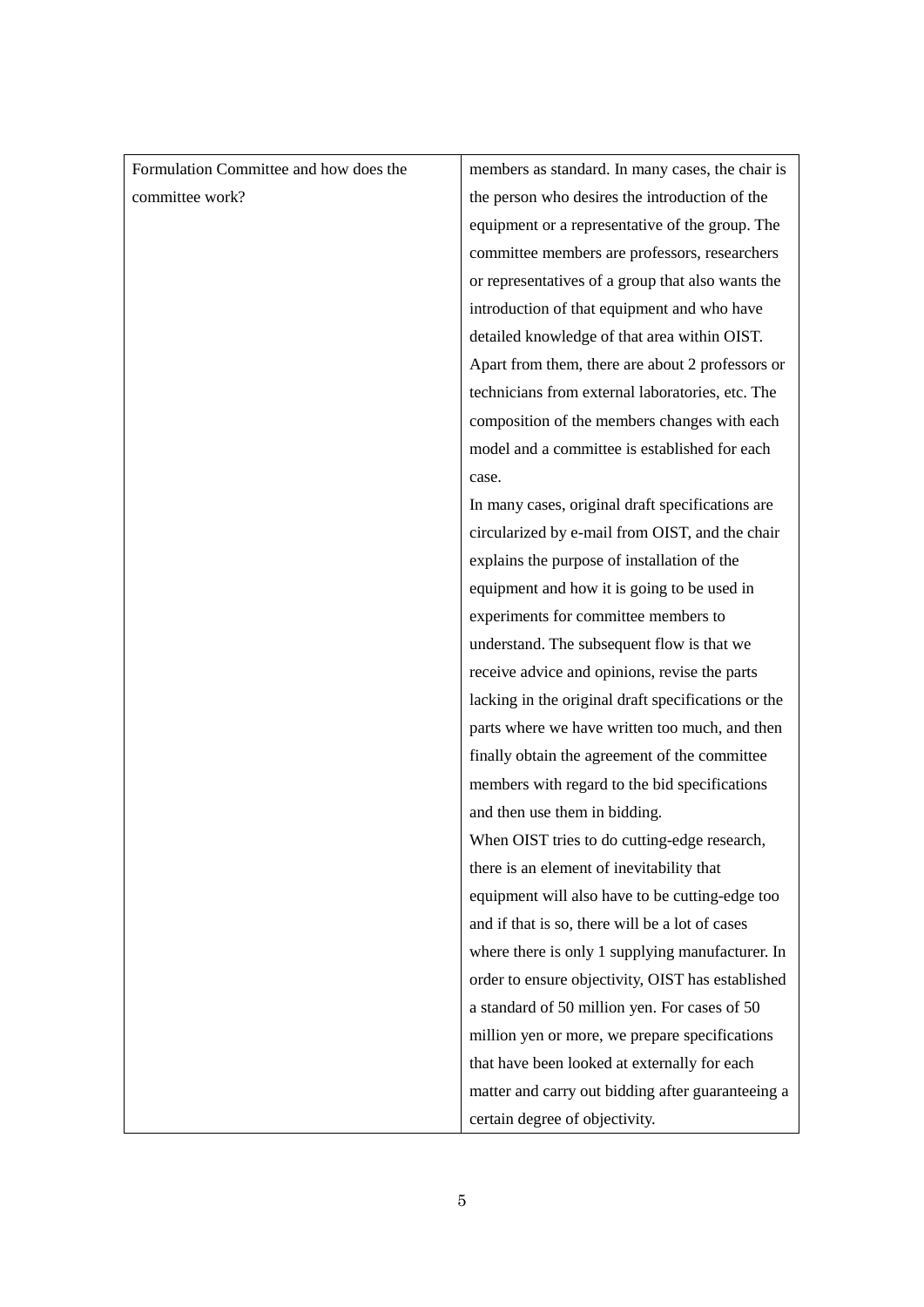| Because research equipment, etc., is special, I    | Unlike general purpose items, each manufacturer     |
|----------------------------------------------------|-----------------------------------------------------|
| think it is important whether a judgment could     | is trying to develop a niche market with its        |
| be made based on responsibility and expertise.     | respective cutting-edge technology, etc. If we      |
|                                                    | want to introduce that kind of function to          |
|                                                    | research, we end up with 1 manufacturer that can    |
|                                                    | provide it or another manufacturer can do so, but   |
|                                                    | it requires an expensive option and there is a      |
|                                                    | tendency for them not to participate in bidding.    |
|                                                    | If the item is a little more general purpose, it is |
|                                                    | possible to investigate delivery results at other   |
|                                                    | universities'. However, if it is expensive          |
|                                                    | equipment or customized, there are a lot of cases   |
|                                                    | where there are no delivery results at other        |
|                                                    | universities so investigations are difficult.       |
|                                                    | At such times, we cross-check results at other      |
|                                                    | universities or general research laboratories for   |
|                                                    | similar equipment, etc., and investigate target     |
|                                                    | prices based on those results.                      |
| It may be helpful for the next purchase if you     | An Internal Audit Team is currently investigating   |
| conduct an after-the-fact check with regard to     | how the equipment itself has been used.             |
| very expensive items.                              | However, as you pointed out, it is not verified     |
| Using the equipment to carry out R&D is the        | how much it has been used at the option level by    |
| aim so I think it is important to notify           | digging into the function based on the              |
| researchers in advance that there are procedures   | specification. We would like to be able to raise    |
| to verify whether they have been able to achieve   | examples and examine that from now on.              |
| outcomes properly. Furthermore, it is              |                                                     |
| conceivable that there will be some cases where    |                                                     |
| it will be possible to make simpler specifications |                                                     |
| from the next time on by investigating whether     |                                                     |
| or not there were excessive specifications.        |                                                     |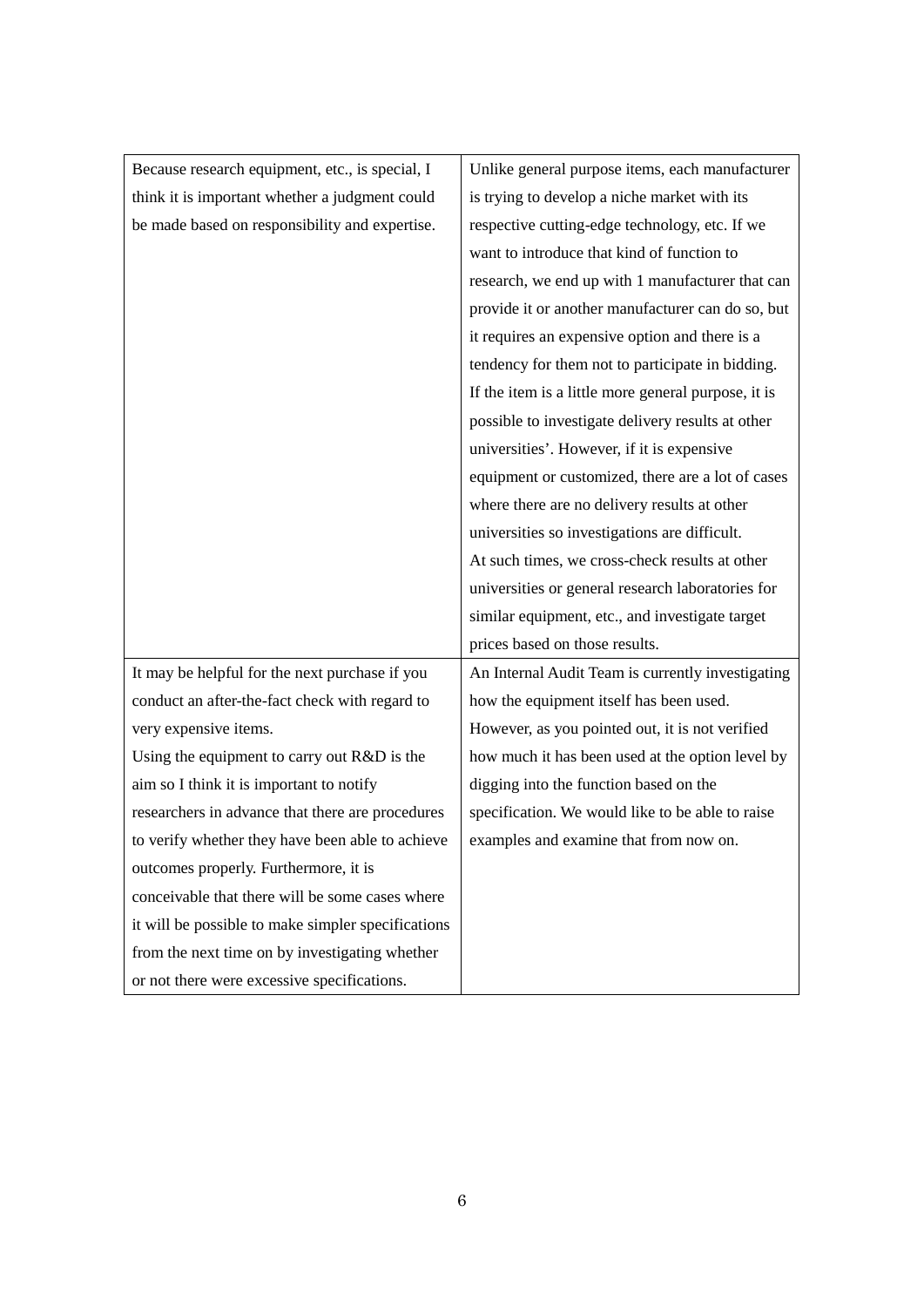| If equipment has been purchased, do researchers     | With some advanced research equipment, it           |
|-----------------------------------------------------|-----------------------------------------------------|
| do research in an environment where they can        | takes time to learn how to operate it. Also, there  |
| use it freely?                                      | is some equipment that requires technique, like     |
|                                                     | doing detailed setting up and adjustments before    |
|                                                     | they get to observe a sample for the first time.    |
|                                                     | For that kind of equipment, we appoint a            |
|                                                     | dedicated technician and the researchers request    |
|                                                     | the observations from that technician. This is      |
|                                                     | indirect, but we do maintain an environment         |
|                                                     | where researchers can use equipment freely.         |
| Are there no equipment leases?                      | There are leases too. However, leases end up        |
|                                                     | more expensive than purchases price and they        |
|                                                     | are rather expensive even if we make 4 or 5 year    |
|                                                     | contracts. Purchases allow a lot of flexibility to  |
|                                                     | customization compared to the leases. In            |
|                                                     | addition, if equipment was customized for           |
|                                                     | research, there would be fewer people want to       |
|                                                     | buy when you thought of secondary sales for         |
|                                                     | industry. Because of that, lease fees are higher in |
|                                                     | the end and we feel that it is not possible to      |
|                                                     | negotiate with favorable conditions.                |
|                                                     | In the case of OIST, if we have greater             |
|                                                     | advantages than other universities, we make all     |
|                                                     | large-scale items shared equipment. We confirm      |
|                                                     | organizationally that equipment is being used       |
|                                                     | effectively by concentrating management in a        |
|                                                     | single place and providing the required training    |
|                                                     | to users, etc.                                      |
| How about using designated competitive              | Designated competition was a general social         |
| bidding?                                            | problem a few years ago and although we did it      |
| Theoretically, designated competitive bidding is    | up until about 2006, we have done none at all       |
| the best. However, it can turn into bid-rigging. If | since then.                                         |
| there are systems to control that, I think          |                                                     |
| designated competitive bidding could be good.       |                                                     |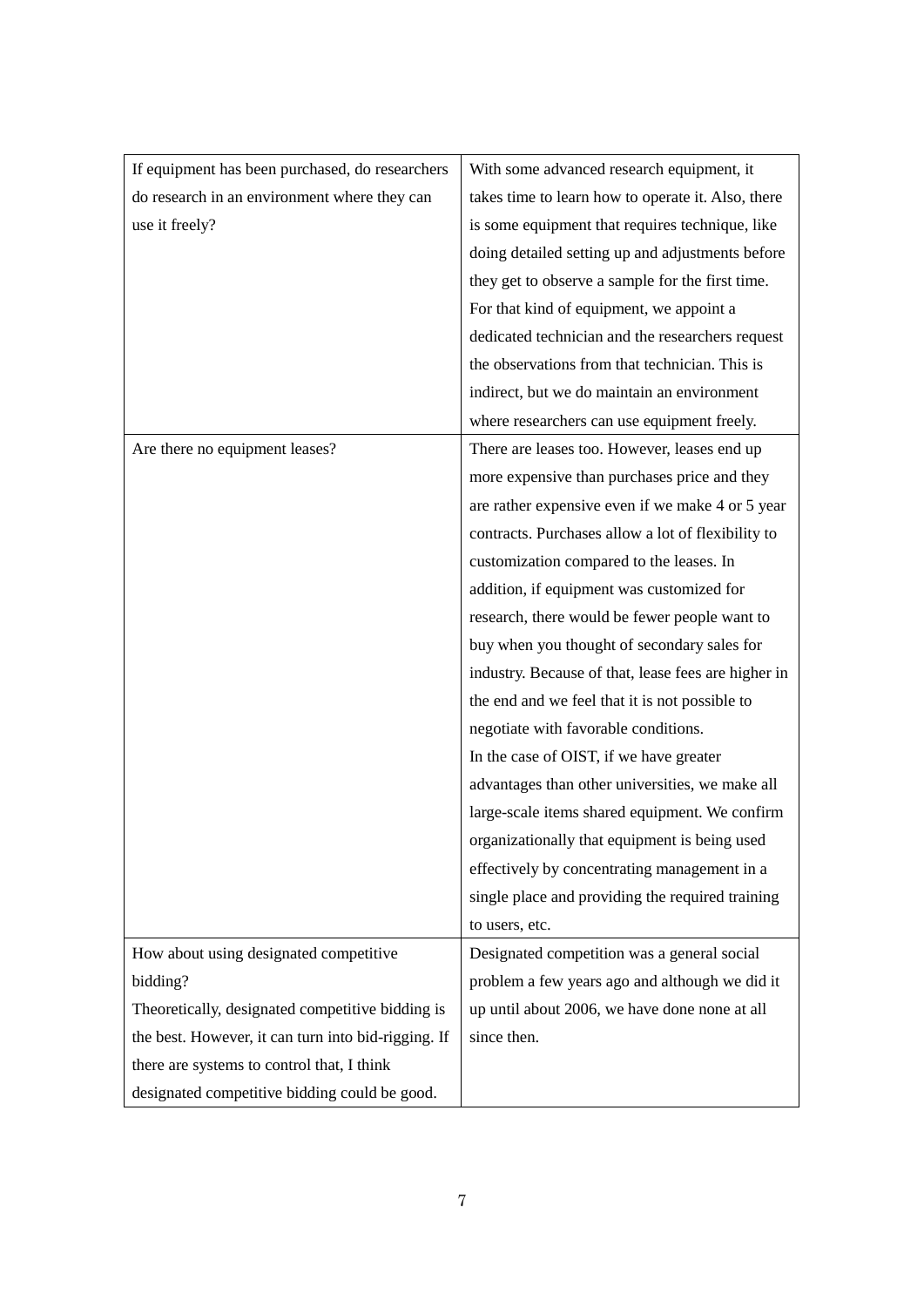| Opinions / comments of Committee Members      | Secretariat's explanation, etc.                     |
|-----------------------------------------------|-----------------------------------------------------|
| There were applications from 5 companies, but | Committee members rate and evaluate                 |
| what was the reason for deciding on this 1    | applications for advertised proposals conducted     |
| company?                                      | by OIST and the company was selected as a           |
|                                               | result. As for the standards for evaluation are the |
|                                               | objective standards such as the qualifications of   |
|                                               | the applicant, its technicians and company          |
|                                               | capabilities, etc. With regard to the demand for a  |
|                                               | planning proposal, there are items that the         |
|                                               | degree of understanding of the OIST project and     |
|                                               | philosophy, how to approach to the project, the     |
|                                               | work schedule and a system of teams engaged in      |
|                                               | the master plan schedule. Those are the first       |
|                                               | things to evaluate within the proposals. In         |
|                                               | hearings, we interviewed about things like how      |
|                                               | they evaluated the effectiveness of OIST campus     |
|                                               | maintenance, how research trends and                |
|                                               | educational trends at global graduate universities  |
|                                               | will be addressed at OIST, approaches to            |
|                                               | interdisciplinary research as a global top level    |
|                                               | educational institution, R&D, how to maintain       |
|                                               | systems that can output those things effectively,   |
|                                               | gradual campus maintenance and expansion            |
|                                               | plans that do not interfere with research           |
|                                               | activities, and consideration for Okinawa's         |
|                                               | unique climactic conditions and the surrounding     |
|                                               | environment, etc.                                   |
| About how much are the construction work      | The scale will be about 12 Lab buildings and up     |
| costs?                                        | to 300 faculty members. There are currently 50      |
| What size of project do you expect?           | faculty members so the size of this project will    |
|                                               | multiply them by 6. The project will probably       |
|                                               | cost about 100 billion yen. Because of that, we     |
|                                               | will prepare a master plan for things like where    |
|                                               | to set out buildings, etc.                          |

[3] Master plan in association with campus expansion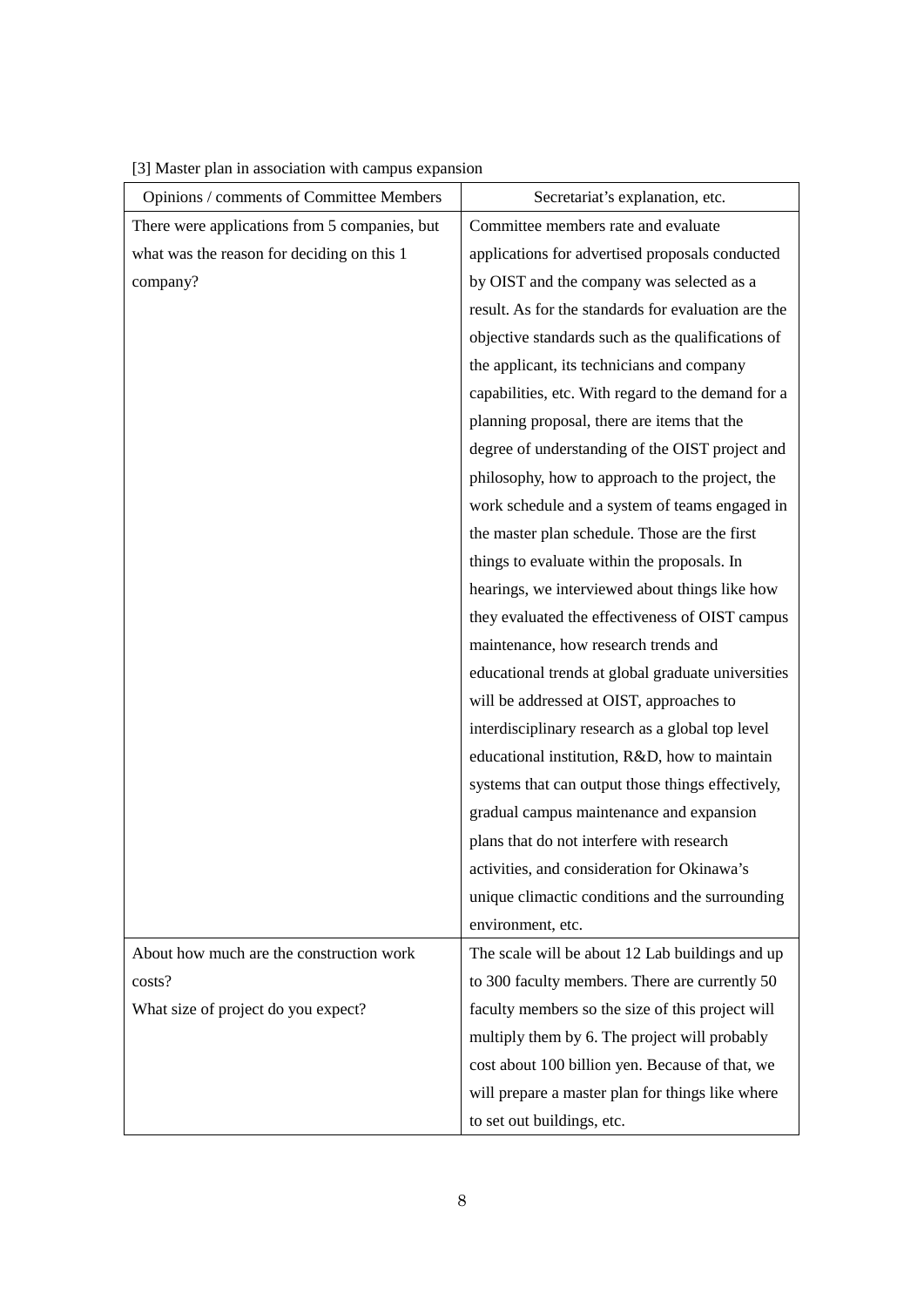| Will you make things in order, like 1 <sup>st</sup> stage, 2 <sup>nd</sup> | Currently, we have only been able to manage            |
|----------------------------------------------------------------------------|--------------------------------------------------------|
| stage, etc.?                                                               | Lab 1, Lab 2 and Lab 3, but the design for Lab 4       |
|                                                                            | is in the draft budget for next fiscal year. It is not |
|                                                                            | the case that we only have to think about where        |
|                                                                            | to set out Lab 4 when we build it, we have to          |
|                                                                            | think about the whole project overall so we are        |
|                                                                            | making a master plan.                                  |
| Do you proceed with construction on buildings                              | That is correct. This is just the designs for Lab 4,   |
| after obtaining the budget for them?                                       | but we investigated whether all of the buildings       |
|                                                                            | would fit if we built Lab 4 in this position first.    |
| Will you not consider the cost of preparing a                              | Because the advertised proposal is for so-called       |
| master plan? You have to balance quality and                               | services, we are looking at what kinds of              |
| costs.                                                                     | services are possible with what kind of systems,       |
|                                                                            | and checking a number of people and level of           |
|                                                                            | technicians.                                           |
| Is there anything like negotiations on individual                          | The OIST grounds are located in the mountains          |
| content? For example, design changes, etc. Is it                           | and we have to consider the environment. Partly        |
| possible that there will be room for improvement                           | because there was an overseas supplier this time,      |
| in individual plans?                                                       | simple building lay out plans were produced at         |
|                                                                            | the start, but those plans did not match the           |
|                                                                            | geology and there was insufficient                     |
|                                                                            | environmental consideration, etc., so we               |
|                                                                            | investigated and had a number of sessions. The         |
|                                                                            | supplier submitted the final plans, we                 |
|                                                                            | communicated to them the places that were odd          |
|                                                                            | in terms of landscape and the positional               |
|                                                                            | relationships of the new buildings with existing       |
|                                                                            | research facilities, etc., and prepared the master     |
|                                                                            | plan.                                                  |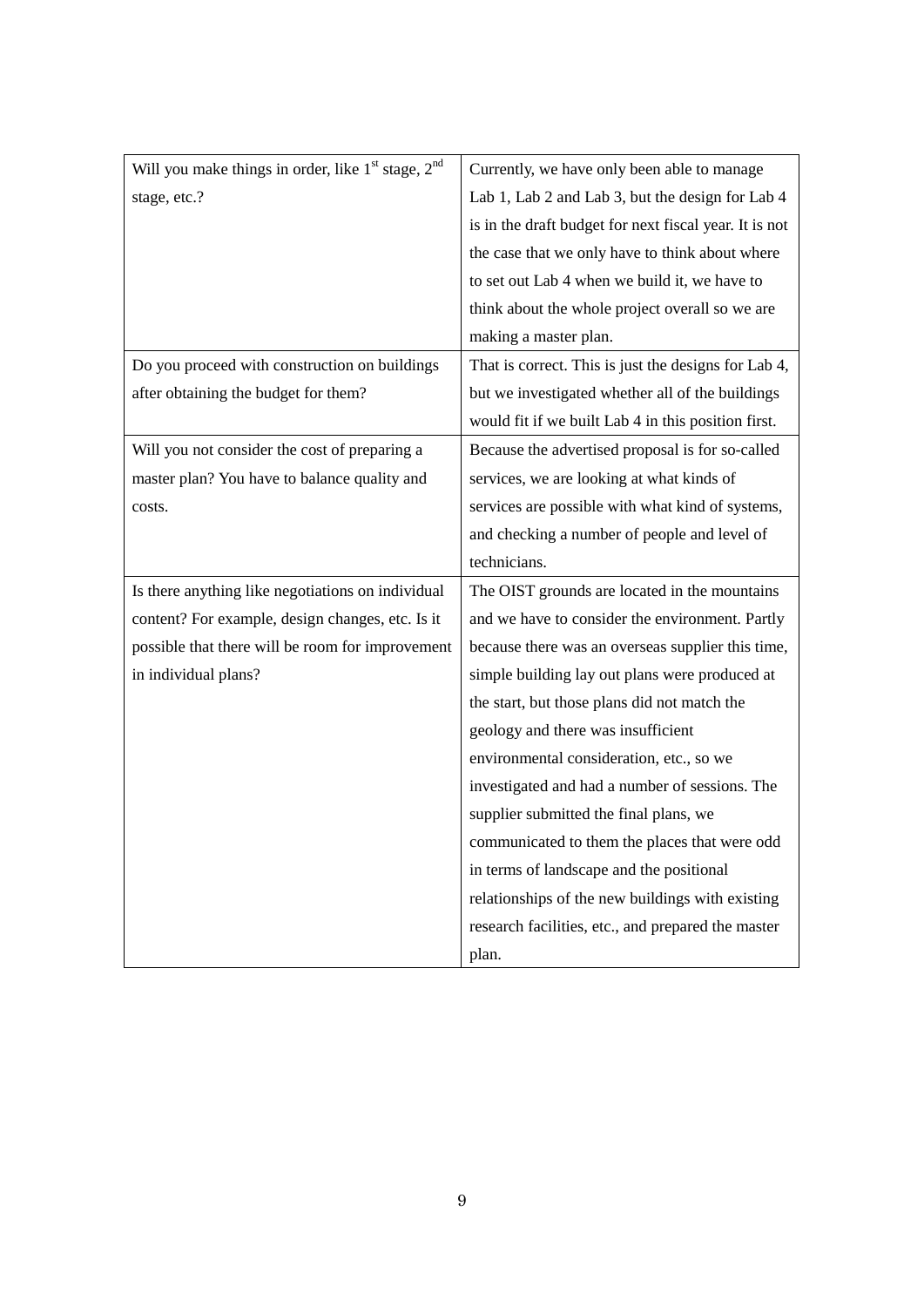| I think that public and private designers use      | It is as you say. In several of the proposals,    |
|----------------------------------------------------|---------------------------------------------------|
| various types of ingenuity in the design of public | things such as how to incorporate public          |
| projects so studying the best practice is the most | transport systems on a large campus have been     |
| important thing. Also in construction methods,     | proposed.                                         |
| public builders are slower at construction and     |                                                   |
| private companies have various ideas. You are      |                                                   |
| promoting this project including construction so   |                                                   |
| I think you should study those areas.              |                                                   |
| It seems to build on mountains, but normally       | The owner of the land is Onna Village.            |
| that kind of civil engineering project is          |                                                   |
| large-scale so I think it will require a difficult |                                                   |
| budget. Is the land owner private?                 |                                                   |
| There are companies A to E on the proposal         | This company is Company E.                        |
| review table, but which is this company?           |                                                   |
| Does Company E have any relation with the          | The initial company was Company C.                |
| company that made the original contract?           |                                                   |
| What is the standard for showing the target price  | Because it was supposed that an overseas          |
| as dollar-denominated and yen-denominated?         | company would receive the order, and because      |
|                                                    | the advertising was also produced in English, we  |
|                                                    | used the dollar and the euro, which are           |
|                                                    | international currencies.                         |
| If the budget framework is about 600,000 dollars   | The 600,000 dollars was stated clearly at the     |
| and that becomes the target price, at what stage   | time of the official announcement in the          |
| do the companies get to be informed of that        | advertising.                                      |
| value?                                             |                                                   |
| Is a successful bid rate of 100% almost            | That is correct. There is no sense in this way of |
| meaningless?                                       | doing it. There are no other matters where the    |
|                                                    | rate is 100% and it is nothing more than doing    |
|                                                    | competitive negotiated contracts.                 |
| How about running the process without showing      | We would be questioning the service content.      |
| amount?                                            | If we did bidding without showing an amount,      |
|                                                    | the contract would end in failure supposing the   |
|                                                    | amount was less than or half of it the company    |
|                                                    | had expected.                                     |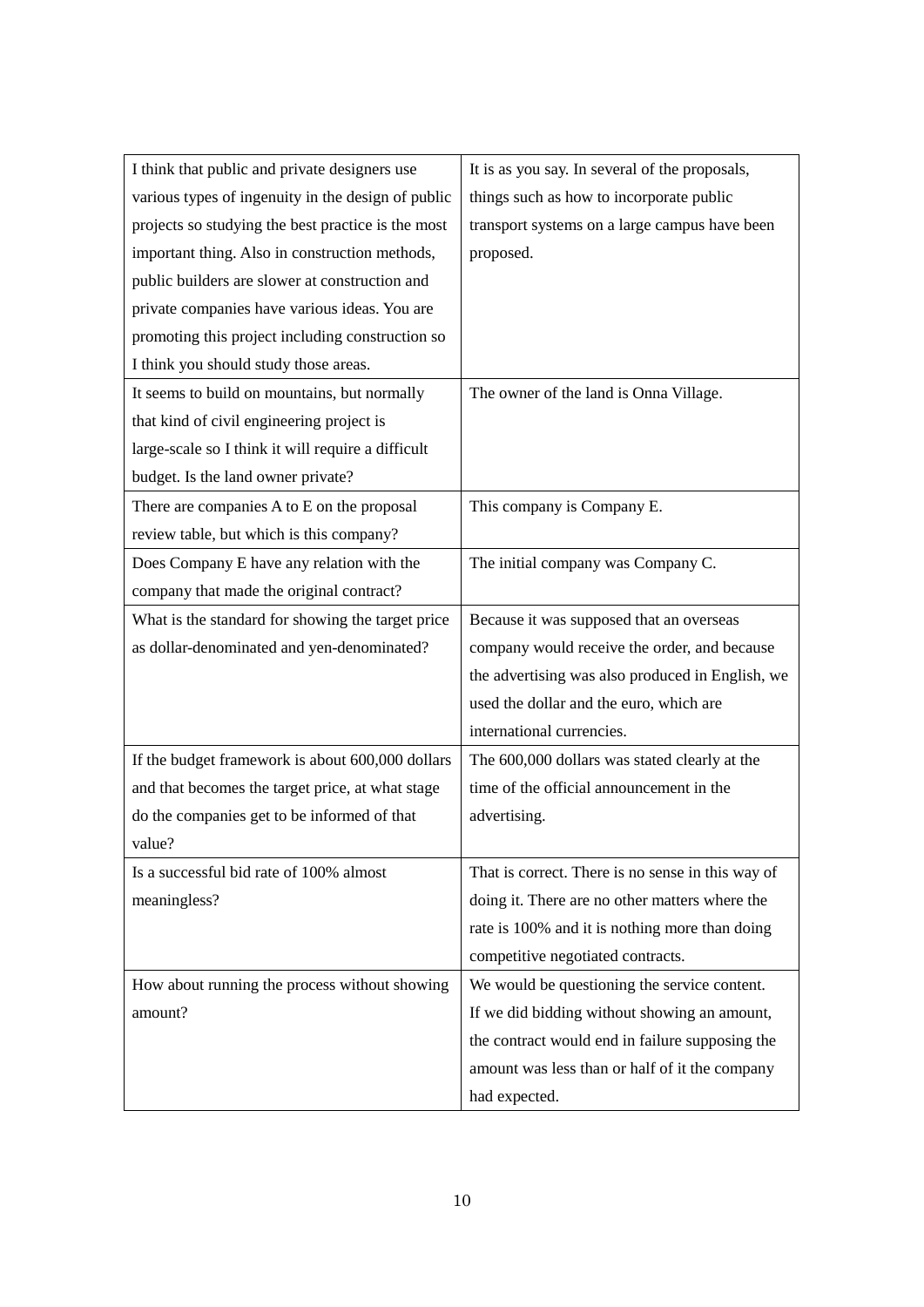| Quality and price are in a trade-off relationship | In this case, the consultants will form a team of   |
|---------------------------------------------------|-----------------------------------------------------|
| so I think that it is possible to make a          | technicians from civil engineering, construction,   |
| cost-effective selection. There are figures to be | electrical / machinery and landscape design to      |
| made at the budget stage in the master plan on    | execute the design work. The concept was to         |
| the value there is in spending 600,000 dollars to | build up the man-hours required over 6 months       |
| do this work. What are the grounds at the budget  | and confirm the costs.                              |
| stage for the 600,000 dollars?                    |                                                     |
| When making the price, you made reference to      | We supposed a work period of 6 months and an        |
| the unit prices at overseas design offices and I  | executive class designer at a top class design      |
| would like you to explain that.                   | office overseas would be working for 10 days,       |
|                                                   | for example, during the work period. Supposing      |
|                                                   | a labor cost of 3,000 dollars a day, that is 30,000 |
|                                                   | dollars and when you accumulate the work            |
|                                                   | volumes and labor costs simply in the same way,     |
|                                                   | the total gets to between 300,000 and 400,000       |
|                                                   | dollars.                                            |
|                                                   | After that, the contractors outsource work in       |
|                                                   | preparing the university's master plan to an        |
|                                                   | expert cooperating company, said costs would be     |
|                                                   | 30 to 40%, or 100,000 to 160,000 dollars.           |
|                                                   | Considering the case where an overseas              |
|                                                   | company received the order, there would be          |
|                                                   | business trip costs to Okinawa about 8 to 10        |
|                                                   | times during the 6-month period so that would       |
|                                                   | cost about 80,000 dollars. Totaling all of those,   |
|                                                   | we thought that it would probably be possible to    |
|                                                   | do the work in the range of 500,000 to 640,000      |
|                                                   | dollars and set the planned price at 600,000,       |
|                                                   | slightly higher than the median of that range.      |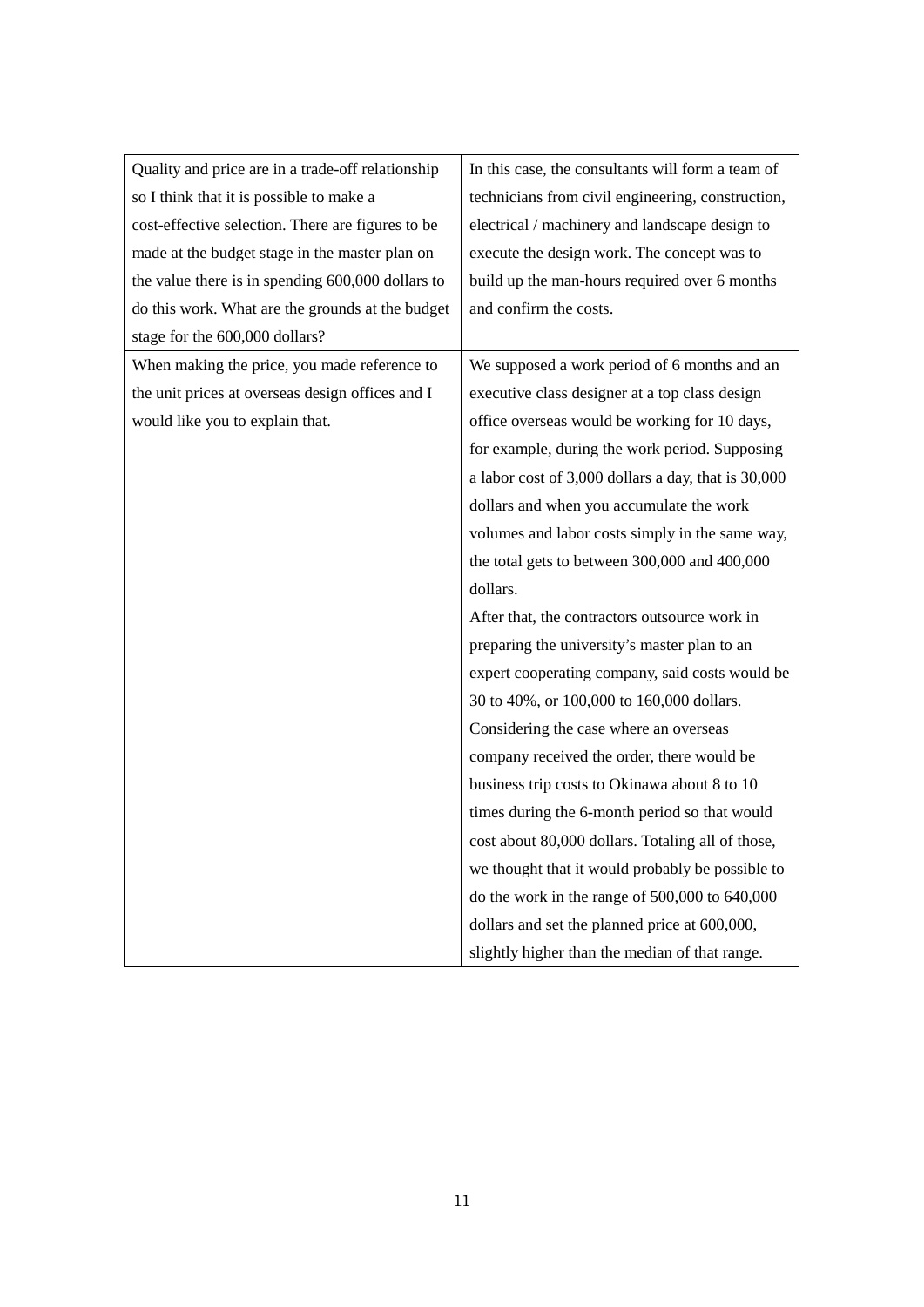| In the case of Okinawa Prefecture, we use a      |                                                   |
|--------------------------------------------------|---------------------------------------------------|
| planned competition method and publicly          |                                                   |
| announced the design contract fees initially     |                                                   |
| saying that we wanted to prioritize good plans   |                                                   |
| over cost reductions. However, depending on      |                                                   |
| municipality, there are cases that biddings are  |                                                   |
| conducted without publicly announcing the fees   |                                                   |
| on design contracts of normal designated         |                                                   |
| competition. In the case of this kind of design  |                                                   |
| proposal, I think it is OK to publicly announce  |                                                   |
| the amount because the content of the plan is    |                                                   |
| important.                                       |                                                   |
|                                                  |                                                   |
| Was there a plan so that if a Japanese company   | If a Japanese company received the order, we      |
| entered a bid and there was a contract with that | intended to contract in Japanese yen. The         |
| company, the publicly announced                  | 600,000 dollars in the advertising was equivalent |
| dollar-denominated payment would be adjusted     | to 60 million yen.                                |
| to Japanese yen?                                 |                                                   |
| Would costs for air tickets be reduced if you    | It is as you say. However, in the case of a       |
| contracted with a Japanese company?              | domestic company, the distance would be closer    |
|                                                  | so it was estimated that the frequency with       |
|                                                  | which they actually came to OIST would            |
|                                                  | increase. Business trip costs would increase in   |
|                                                  | that case so we would have to do the calculations |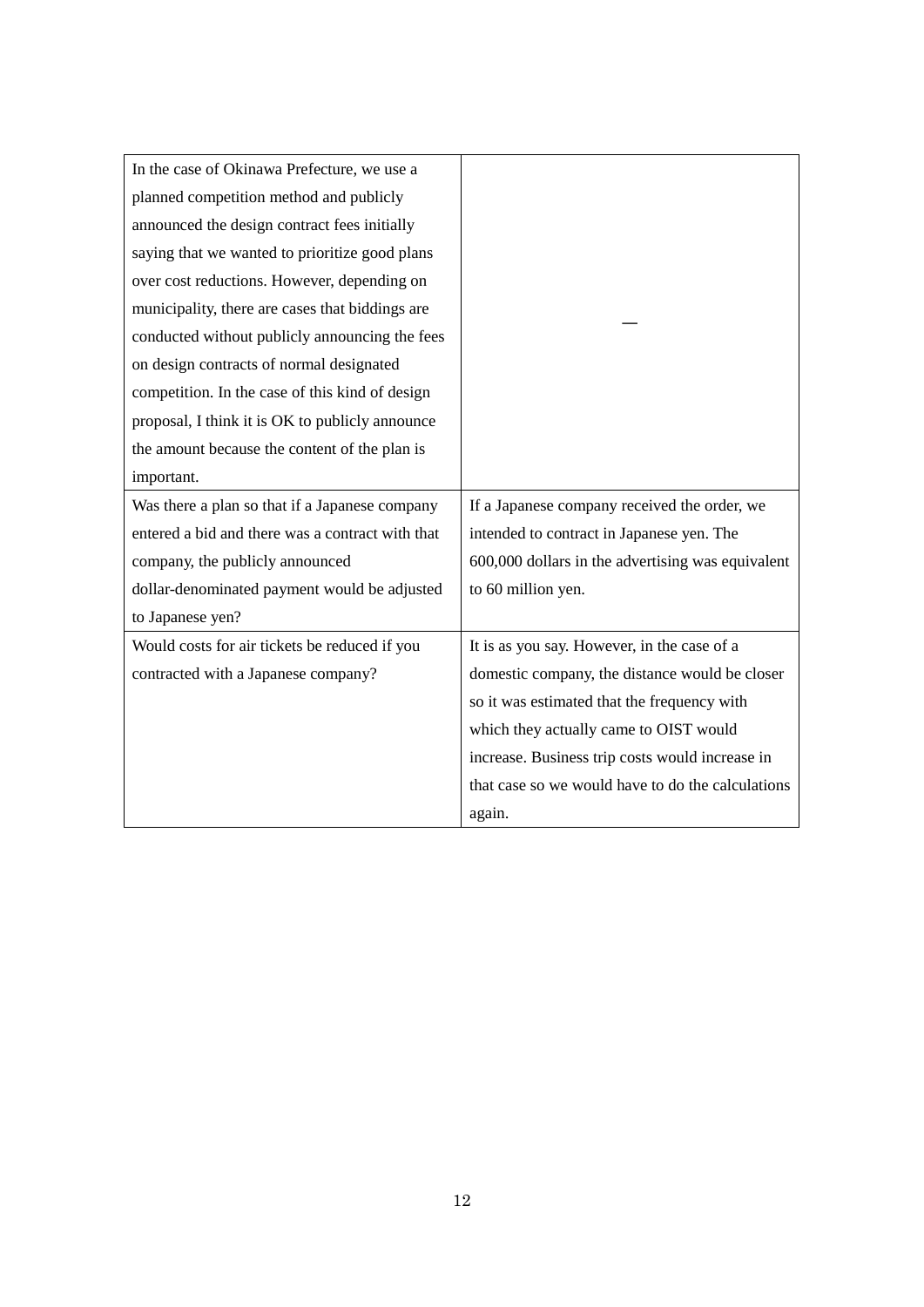[4] Procurement of general furniture for Lab 3

| Opinions / comments of Committee Members            | Secretariat's explanation, etc.                    |
|-----------------------------------------------------|----------------------------------------------------|
| Was a lot of the furniture tailor-made so that it   | That is correct. It was almost all special orders  |
| would match the spaces?                             | manufactured at factories overseas.                |
| The title says "general furniture." Is this general | At OIST, we distinguished between general          |
| furniture but special order items?                  | furniture and laboratory furniture, and the latter |
|                                                     | is manufactured and installed almost like interior |
|                                                     | finish construction work. We use the phrase        |
|                                                     | "general furniture" but these are also special     |
|                                                     | order items. For furniture other than special      |
|                                                     | order items, we put it out to tender as            |
|                                                     | ready-made furniture.                              |
| Do other companies that have participated in        | I think they are probably the same. It is not the  |
| bids also manufacture furniture overseas?           | case that they have to manufacture furniture       |
|                                                     | overseas, but it has come to be that way because   |
|                                                     | of price competition.                              |
| Not limited to this case, I think that this         | On the design side, it is possible to change the   |
| purchasing can be divided into 2 types: a           | specifications with ready-made furniture, and it   |
| supplier that increases the target price or         | is also possible to simplify the customization.    |
| reducing the specifications matched to the target   | However, because the specification would be        |
| price. Is it possible for the contractee to make    | changed after the bidding end in failure, the      |
| that kind of choice?                                | procurement would take more time.                  |
| Why was there such a difference with the initial    | It was not that great a difference.                |
| bid amount? How much of a difference was            |                                                    |
| there?                                              |                                                    |
| If too big a difference opens up, it will be rather | Because we have limited budgets, normally, we      |
| difficult to make a negotiated contract. How do     | would drop down a level and revise the designs.    |
| you handle those cases? Are the designs revised?    |                                                    |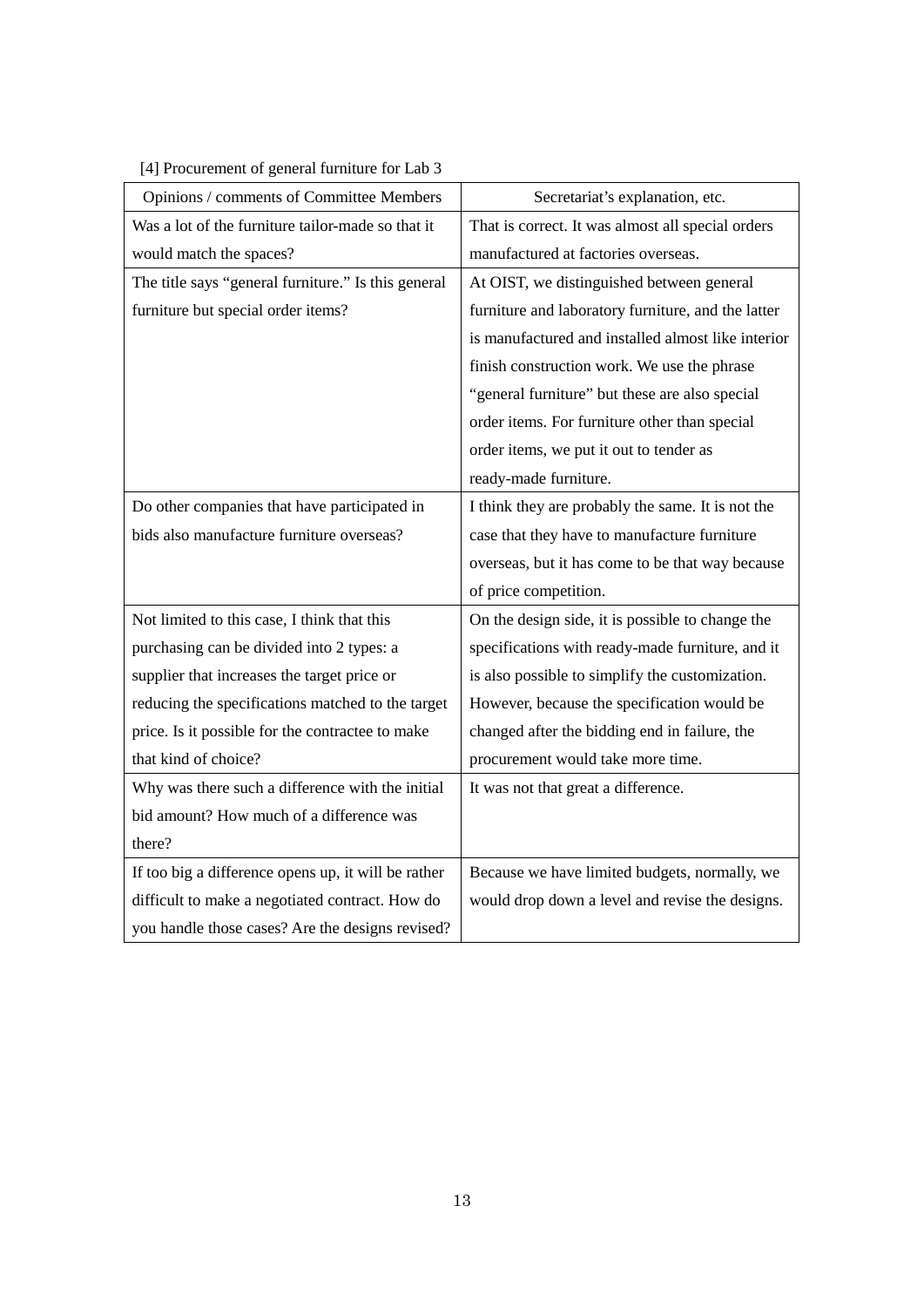[5] Job advertising in Rikunabi NEXT

| Opinions / comments of Committee Members            | Secretariat's explanation, etc.                      |
|-----------------------------------------------------|------------------------------------------------------|
| Is this a set of coupons that can be used 9 times   | That is correct. Consequently, if you would use      |
| in a year?                                          | them 4 times and 1 year had passed while there       |
|                                                     | were still 5 times left, they would expire. If you   |
|                                                     | draw up a tentative plan for 1 year and made a       |
|                                                     | 1-year contract, the risk of invalidity would        |
|                                                     | increase.                                            |
| Is it possible to change the content of the         | Yes, we can make changes. The system is that         |
| advertisements?                                     | we make orders under a concept of unit price         |
|                                                     | contract.                                            |
|                                                     | This company says that it only sells 9-coupon        |
|                                                     | sets. Because of that, the only way we have is to    |
|                                                     | compare this company and others that which is        |
|                                                     | better to advertise in. However, the situation is    |
|                                                     | that we are using this company in accordance         |
|                                                     | with needs because it has a high share as for        |
|                                                     | now.                                                 |
| Even supposing that it is a multiple coupon style   | We have purchased these coupons through a            |
| system, it is not conceivable that the unit price   | retail store so we will try to consult directly with |
| will be different when a different number of        | Recruit.                                             |
| tickets have been purchased. Supposing that         |                                                      |
| were the case, would it not be better to buy a lot? |                                                      |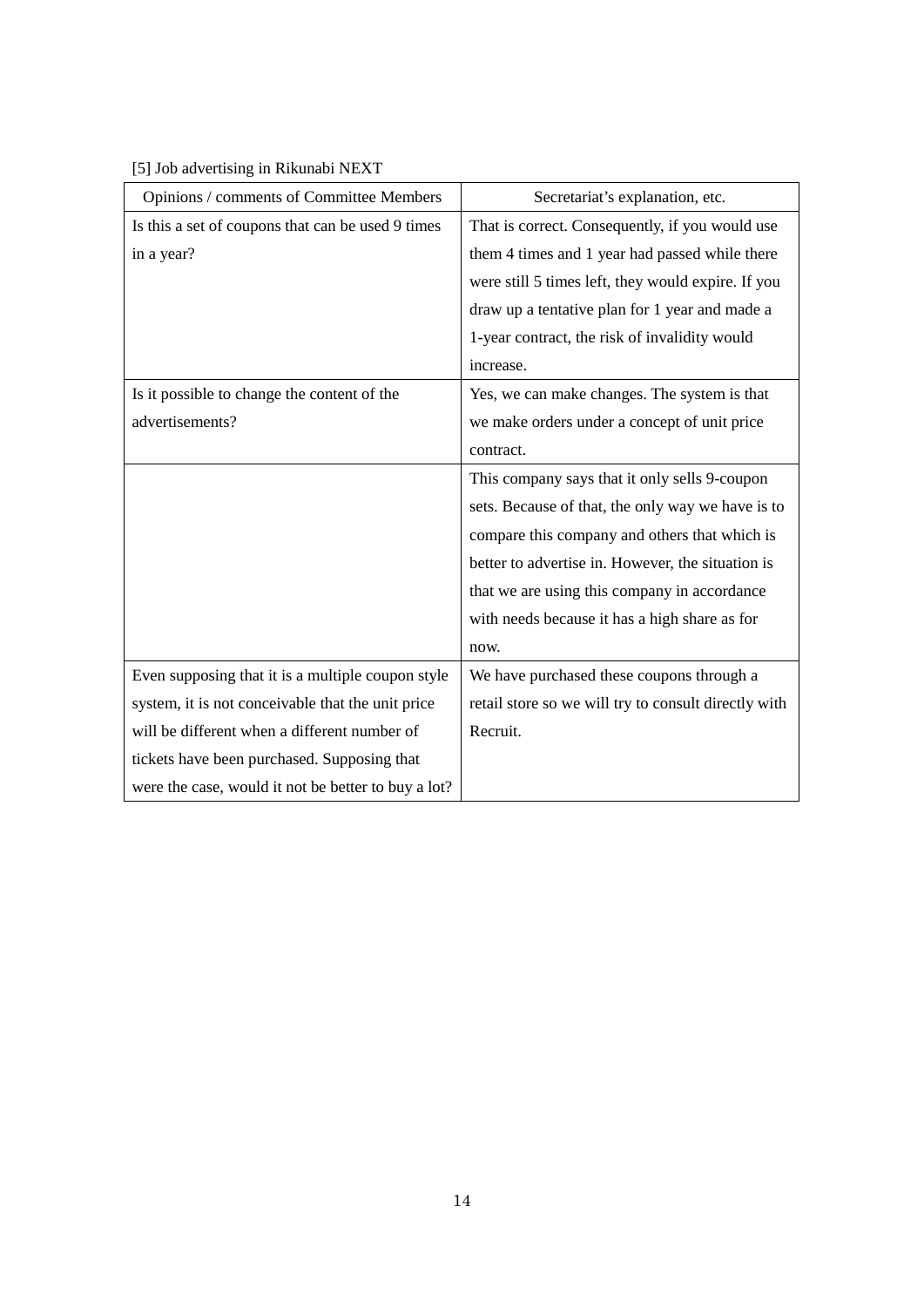| Opinions / comments of Committee Members            | Secretariat's explanation, etc.                    |
|-----------------------------------------------------|----------------------------------------------------|
| Has delivery finished?                              | Delivery has been complete.                        |
| Is there no trouble even though it was cheap?       | I have heard that the supplier discounted the      |
|                                                     | price because we had ordered before.               |
| Was it similar price that items ordered in the past | The past orders were at a slightly lower price.    |
|                                                     | Generally speaking, each translation is for a      |
|                                                     | comparatively small amount so the figures are      |
|                                                     | difficult to see. If we get multiple estimates,    |
|                                                     | there are considerable differences. There was no   |
|                                                     | trouble this time, but if we ordered a translation |
|                                                     | to the cheapest supplier, we tend to re-check the  |
|                                                     | delivered translation on our side. We would like   |
|                                                     | to look at quality rather than going for the       |
|                                                     | cheapest supplier based on multiple estimates.     |
|                                                     | At OIST, because we have to translate all of our   |
|                                                     | regulations, we need want proper English level     |
|                                                     | especially translating the subtle expressions of   |
|                                                     | laws. Based on our previous experience, we need    |
|                                                     | to exclude suppliers that are not suitable for     |
|                                                     | legal translation etc. when we get multiple        |
|                                                     | estimates from several suppliers because it can    |
|                                                     | be interference with our operations.               |
| What would you do if the quality of a translation   | In the case of translation, it may require having  |
| was too bad? Depending on the case, I think you     | the same translator through to the end, etc. for   |
| would be better to deal with like presenting a      | uniformity of words.                               |
| correction history of changes you have made and     |                                                    |
| reducing the payment amount, etc.                   |                                                    |

[6] Narration recording costs for the English version of the code of conduct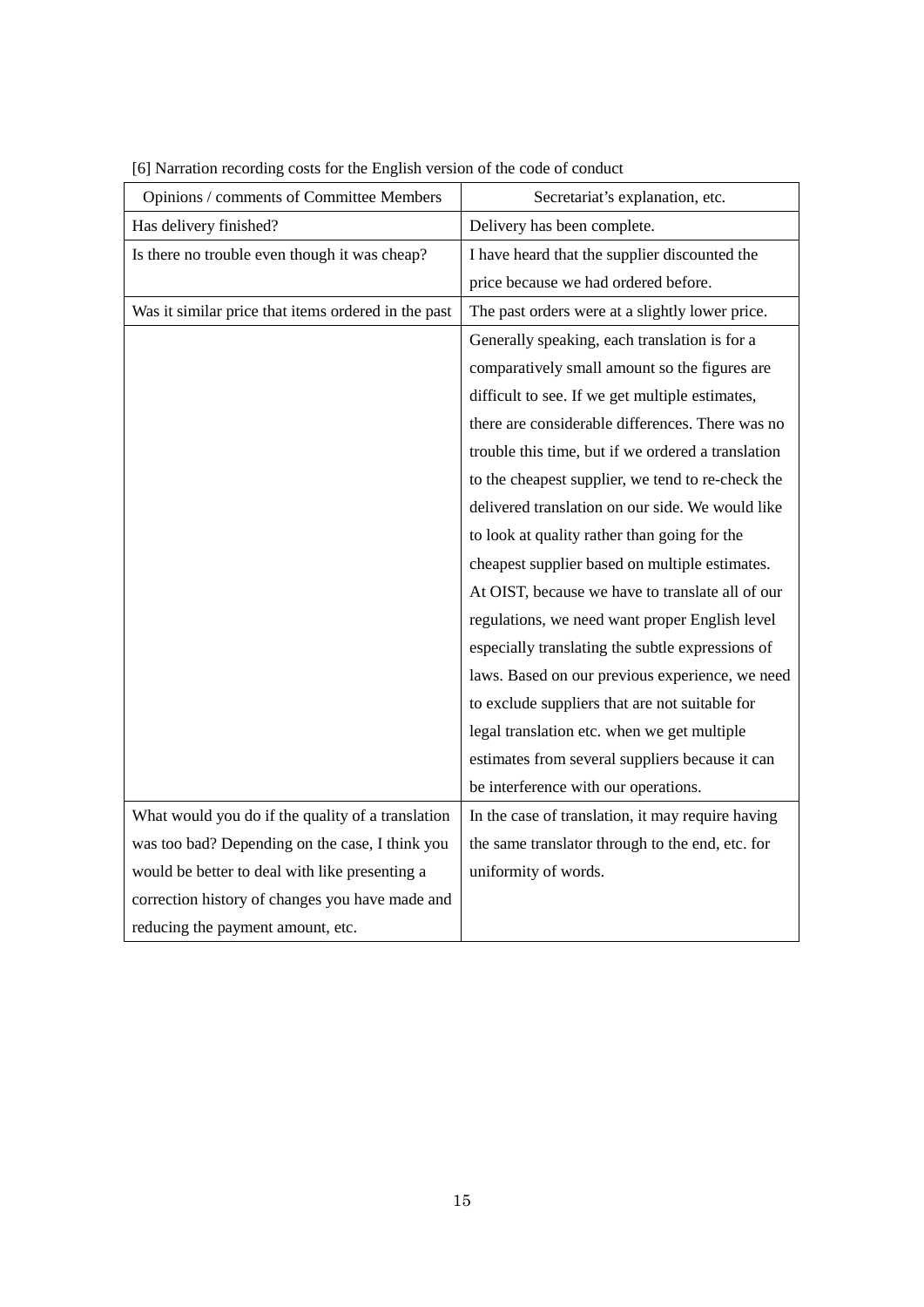| Private companies can insert cooperative           | We would like to make reference to those |
|----------------------------------------------------|------------------------------------------|
| consultation clauses so that they can make         | methods.                                 |
| corrections to the delivered translation and make  |                                          |
| the supplier consult with them after that. That is |                                          |
| rather flexible and conversely also vague. In the  |                                          |
| case of large volume documents, there are some     |                                          |
| cases that the work is divided into parts for each |                                          |
| translator. At those times, 1 person is asked to   |                                          |
| take responsibility for revising the translation   |                                          |
| overall from the perspective of uniformity of      |                                          |
| words.                                             |                                          |

| 3. Questions from the committee members            |                                                    |
|----------------------------------------------------|----------------------------------------------------|
| Are there any cases where a contract has already   | No. However, because the prices of materials       |
| been made and is being performed, but the          | will increase with the weaker yen, we will be in   |
| supplier has requested the cancellation of the     | a situation where the weaker yen will be           |
| contract or changes to it because of the strong    | reflected in the contracts we make from now on.    |
| yen or material price increases?                   |                                                    |
| You explained that the budget has increased        | Organizing the personnel system versus the         |
| considerably, but is the execution system alright? | growth of the budget has not quite kept up. We     |
|                                                    | have to organize the personnel system for next     |
|                                                    | fiscal year.                                       |
| There was an article on newspaper that budget      | There were advance investments in equipment        |
| for next fiscal year has decreased, but was there  | for R&D-related research so that portion of the    |
| any great trouble in particular?                   | amount was reduced. Also, the budget for next      |
|                                                    | fiscal year contains only the design costs for Lab |
|                                                    | 4 and no construction costs. Because this fiscal   |
|                                                    | year's budget contained construction costs, there  |
|                                                    | are fluctuations between years of construction     |
|                                                    | and years of design.                               |
| Where is the OIST budget categorized?              | It is categorized as a science and                 |
|                                                    | technology-related budget.                         |

## 3. Questions from the committee members